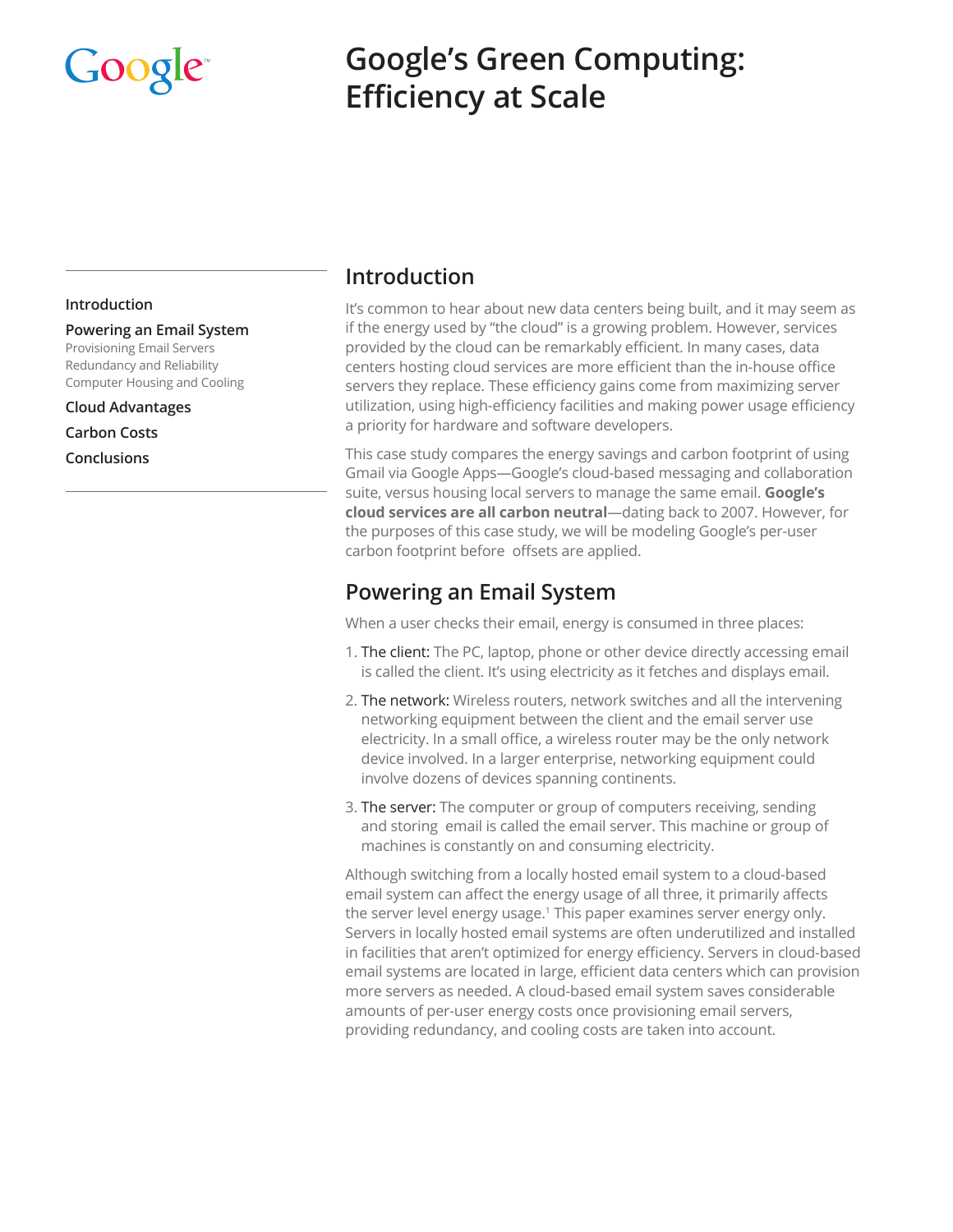#### **Provisioning Email Servers**

An email server is a computer that sends outgoing messages to the external network and stores incoming messages until a user downloads or deletes them. Servers can be very large, powerful machines for handling many simultaneous users or smaller machines for handling only a few.

Consider three typical businesses that choose to host their mail locally and their hypothetical server requirements<sup>2</sup>:

| <b>Business Size</b> | <b>Email Users</b> | <b>Server Requirements</b>                                                                                                                                 |
|----------------------|--------------------|------------------------------------------------------------------------------------------------------------------------------------------------------------|
| Small                | 50                 | A single, mid-range multi-core server with local disk<br>that can serve 300 <sup>3</sup> users and draws 200 <sup>4</sup> Watts.                           |
| Medium               | 500                | A single, large, many core server with combinations of<br>local and network storage, which can host 1,000 users<br>and which draws 450 Watts. <sup>5</sup> |
| Large                | 10,000             | Several, large, many-core servers with combinations of<br>local and network storage which can host 1,000 users<br>and draws 450 Watts.                     |

The small organization is at a distinct disadvantage, having to purchase a server that can host 300 users when it only needs capacity for 50. An organization can't purchase and power half a server if that's all they need. Moreover, the energy consumption of a fully-utilized server is not much higher than a partly-utilized one.

#### **Redundancy and Reliability**

A modern day business relies on email servers 24 hours a day, 7 days a week, 365 days a year and endeavors to make them as reliable as possible. Depending on the size and type of the organization, this could mean:

- Additional backup email servers
- Redundant email storage, like networked hard drives or other storage technology
- Backup networking links
- Co-locating email servers in multiple separate physical locations

"N" shorthand is sometimes used to describe the number of redundant servers needed for an organization's email. If "N" number of servers are need to handle an organization's users, "N+1" redundancy means there is one spare server on hand. If a company requires two servers to host all of their email, then they have a third on hand in case one fails. "2N" redundancy would mean having one spare for every required server.

Redundancy means more reliability and more energy use. Modeling modest redundancy requirements for a small, medium and large business provides an estimated number of servers each business will need for their email system.

| <b>Business type</b> | Minimum servers<br>required without<br>redundancy | Redundancy plan | <b>Total servers</b><br>required |
|----------------------|---------------------------------------------------|-----------------|----------------------------------|
| Small                |                                                   | $N+1$           |                                  |
| Medium               |                                                   | $N+1$           |                                  |
| Large                | 10                                                | $N+0.2N$        |                                  |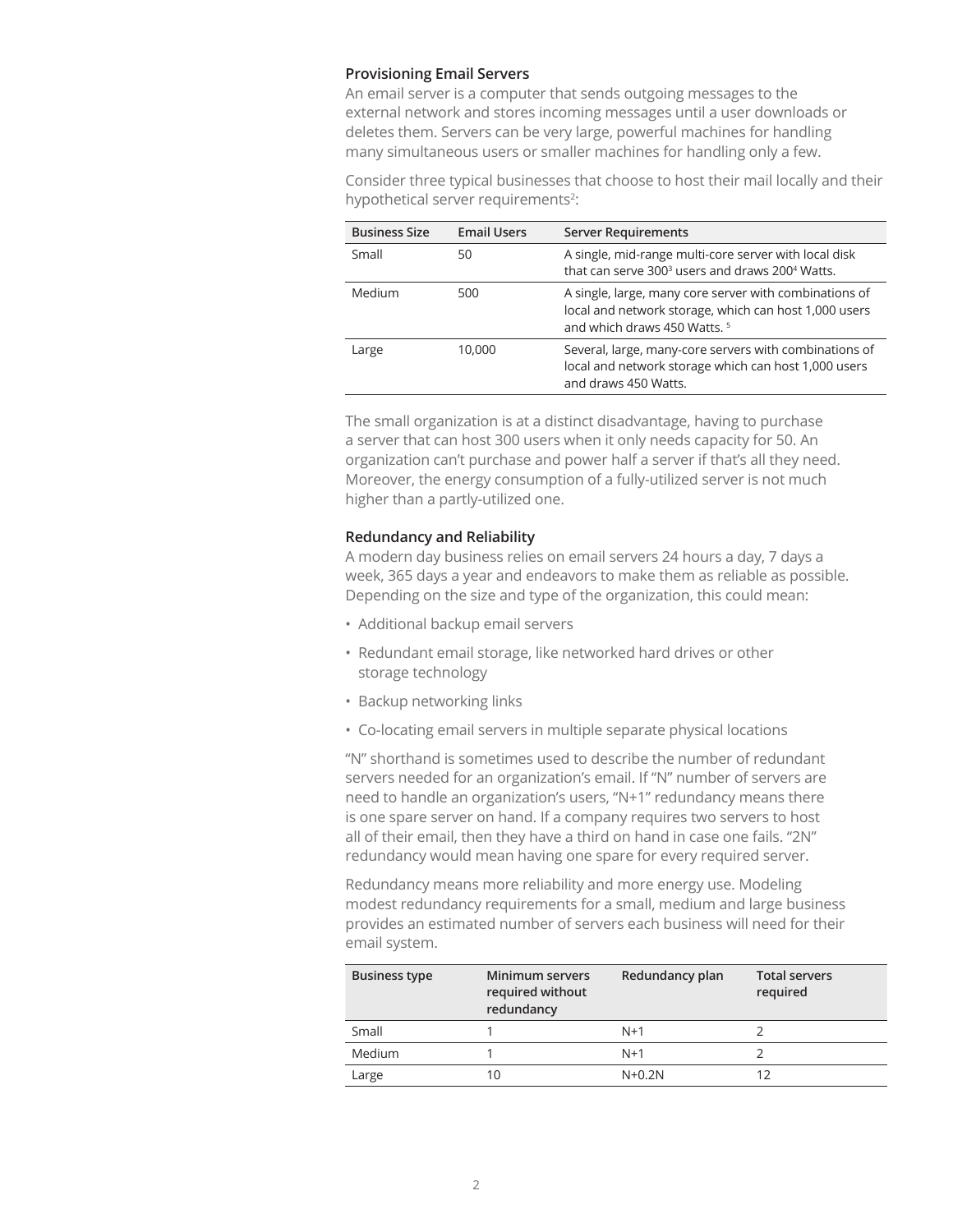From the number of servers, the annual energy usage can be roughly calculated as such:

| <b>Business type</b> | <b>Individual</b><br>server power | <b>Total server</b><br>power | Server power<br>per user | Annual server<br>energy required<br>per user |
|----------------------|-----------------------------------|------------------------------|--------------------------|----------------------------------------------|
| Small                | 200 W                             | 400 W                        | 8 W                      | 70 kWh                                       |
| Medium               | 450 W                             | 900 W                        | 1.8 W                    | 16 kWh                                       |
| Large                | 450 W                             | 5400 W                       | 0.54 W                   | 4.7 kWh                                      |

The disadvantages faced by small and medium businesses are magnified once redundancy requirements are added. The larger the organization, the more efficiently servers can be provisioned. When comparing server power per user, the large organization uses 1/15th as much energy per user as the small organization.

#### **Computer Housing and Cooling**

The energy email servers consume directly is only one component of the energy used to store and deliver email. Additional energy is required to house and cool the servers. A server located under a desk or in an office networking closet makes use of the same air conditioning system as people in the office. This can be very inefficient, since the room temperature and ventilation are set up for personal comfort, not for server efficiency. It is not uncommon for such a system to use an additional 1.5 W of extra energy overhead for every 1 W of computer load.

The data center industry uses the measurement "PUE," or power usage effectiveness, to calculate the energy costs of housing and cooling servers. PUE measures how much overhead energy is required to house and cool the computers inside a building relative to the amount the computers consume themselves<sup>6</sup>. For the example above, the email server in the networking closet has a PUE of 2.5. That's 2.5 watts of power total for each watt of computing power.

Medium and large data centers are typically a bit better—and can be much better. This is because they are designed with powering and cooling IT equipment in mind rather than keeping humans comfortable. The average PUE of a typical data center today is about 1.8<sup>7</sup>, but for a larger organization with time to make significant measurements and improvements, it can be lower. For our example, we estimated 1.6.

| <b>Business Type</b> | IT power per | <b>PUE</b> | <b>Total power</b> | Annual energy |
|----------------------|--------------|------------|--------------------|---------------|
|                      | user         |            | per user           | per user      |
| Small                | 8 W          | 2.5        | 20 W               | 175 kWh       |
| Medium               | 1.8 W        | 1.8        | 3.2W               | 28.4 kWh      |
| Large                | 0.54 W       | 1.6        | 0.9W               | 7.6 kWh       |

Once again, small setups underperform, with both larger per-user energy costs and carbon footprints. When cooling and housing costs are taken into account, the total power per user for a large organization can be 1/20th that of a small business.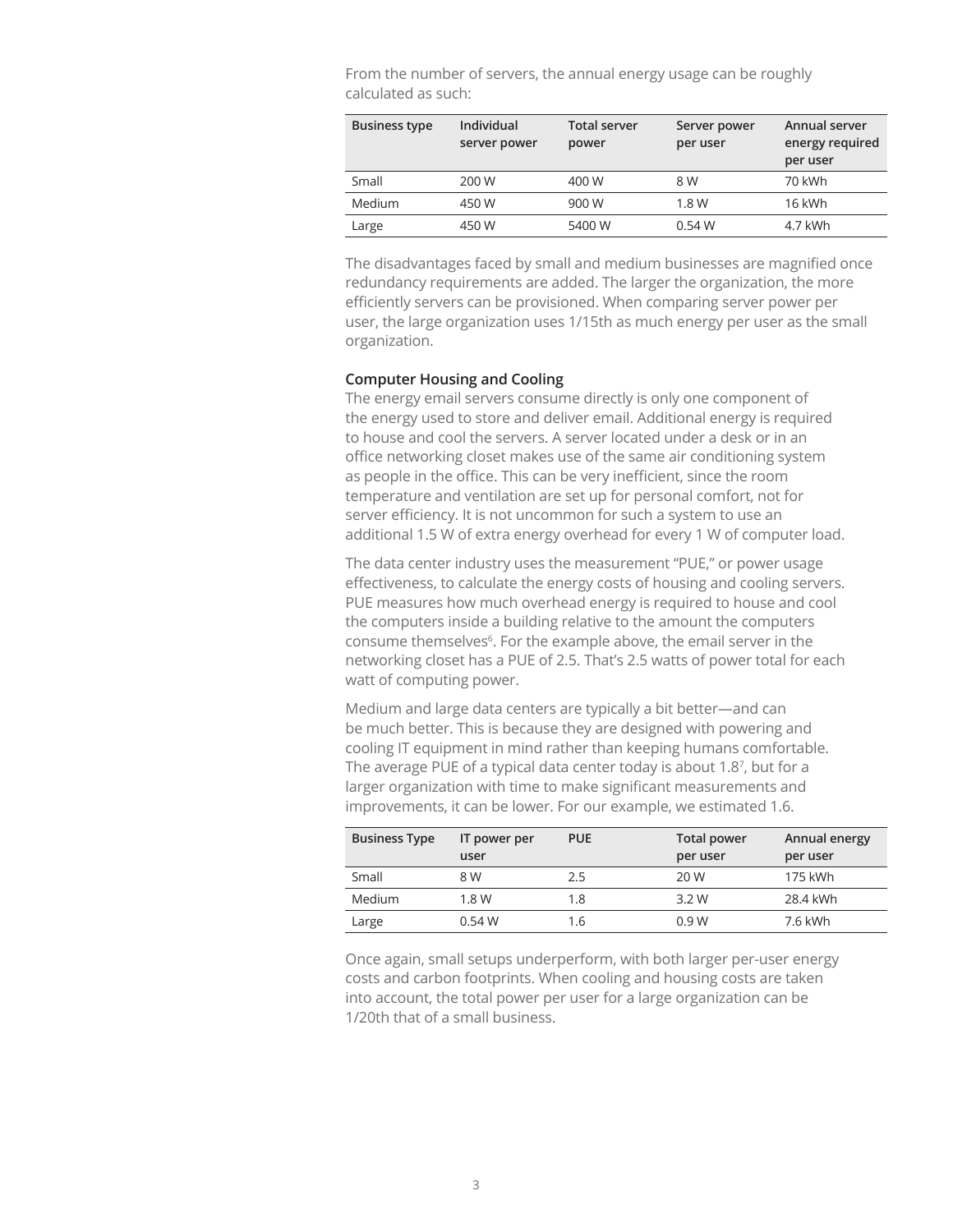# **Cloud Advantages**

So far, our model shows that large organizations hold an advantage over smaller organizations: they can provision resources more efficiently and they can operate those computers in more efficient facilities. Cloud providers take advantage of this efficiency in scale by providing servers for millions of users—maximizing the utilization of machines while cutting down on the total number of servers required. The result is fewer machines and less energy over all.



For example, Google has developed Gmail for Google Apps, a cloud-based email service used by over 4 million organizations, small and large. Gmail is constantly improving as we integrate new efficiency improvements, develop ways of streamlining our operations, and, of course, increase capabilities. Software developers, hardware designers and data center technicians have a unified goal of optimizing Google services to use as few resources as possible.

This is quite distinct from the usual software and server model, where software developers from one company have to develop an email server that will work on wide range of hardware developed by other companies. At Google, we can optimize across boundaries that are not accessible in a traditional software or hardware development environment.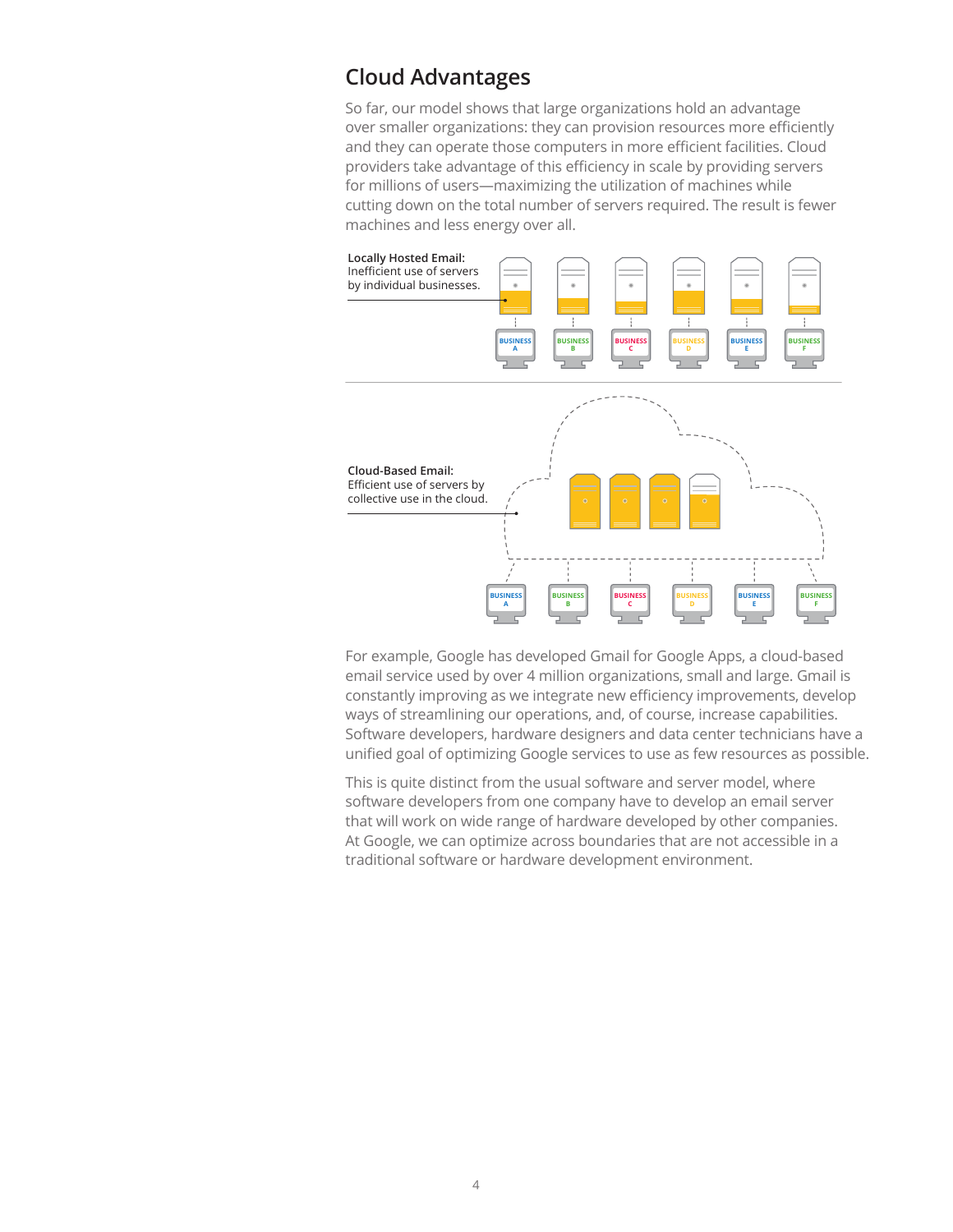Our size, focus, and ability to optimize across barriers translates into a series of distinct advantages for our servers hosting cloud-based email, including:

- Custom, high-efficiency servers: Our servers are specifically designed to host cloud-based services with only the components that are necessary for them to perform—nothing more or less.
- Custom, high-efficiency power supplies: Many servers today use power supplies that have efficiencies in the mid-80% range. That means for every 100 Watts the computer needs, almost 20 Watts are converted directly to heat. Google's are more than 90% efficient, wasting less energy.
- Custom-built software: From top to bottom, Google infrastructure is designed to deliver our innovative web services. Our software is designed to perform with maximum efficiency on the servers we develop without bloated additional features.

Optimizing the entire process of storing, hosting and serving email means that Gmail requires less than 250 mW per user<sup>8</sup>. Over the course of a year, that's just a bit more than 2 kWh of energy, or about \$0.22 per user per year,<sup>9</sup> representing significant savings over the locally hosted alternatives modeled in the previous example.

| <b>Business Type</b> | IT power per<br>user | <b>PUE</b> | <b>Total power</b><br>per user | Annual energy<br>per user |
|----------------------|----------------------|------------|--------------------------------|---------------------------|
| Small                | 8 W                  | 2.5        | 20 W                           | 175 kWh                   |
| Medium               | 1.8 W                | 1.8        | 3.2W                           | 28.4 kWh                  |
| Large                | 0.54 W               | 1.6        | 0.9W                           | 7.6 kWh                   |
| Gmail                | < 0.22 W             | 1.16       | < 0.25 W                       | $< 2.2$ kWh               |

### **Carbon Costs**

Since 2007, Google has been a carbon neutral company, utilizing energy efficient improvements, green power and carbon offsets to bring our footprint down to zero. Users of Gmail also enjoy this benefit of zero carbon emission email.

However, to form an accurate comparison of cloud-based versus locally hosted services, we calculated our per-user carbon emissions before offsets. Using the **[EPA](http://www.epa.gov/)** US average emissions intensity for locally hosted email servers<sup>10</sup>, and using Google's own calculated emissions intensity for its operations, the annual carbon footprint of a Gmail user is about 1/80th that of a small business with locally hosted email servers.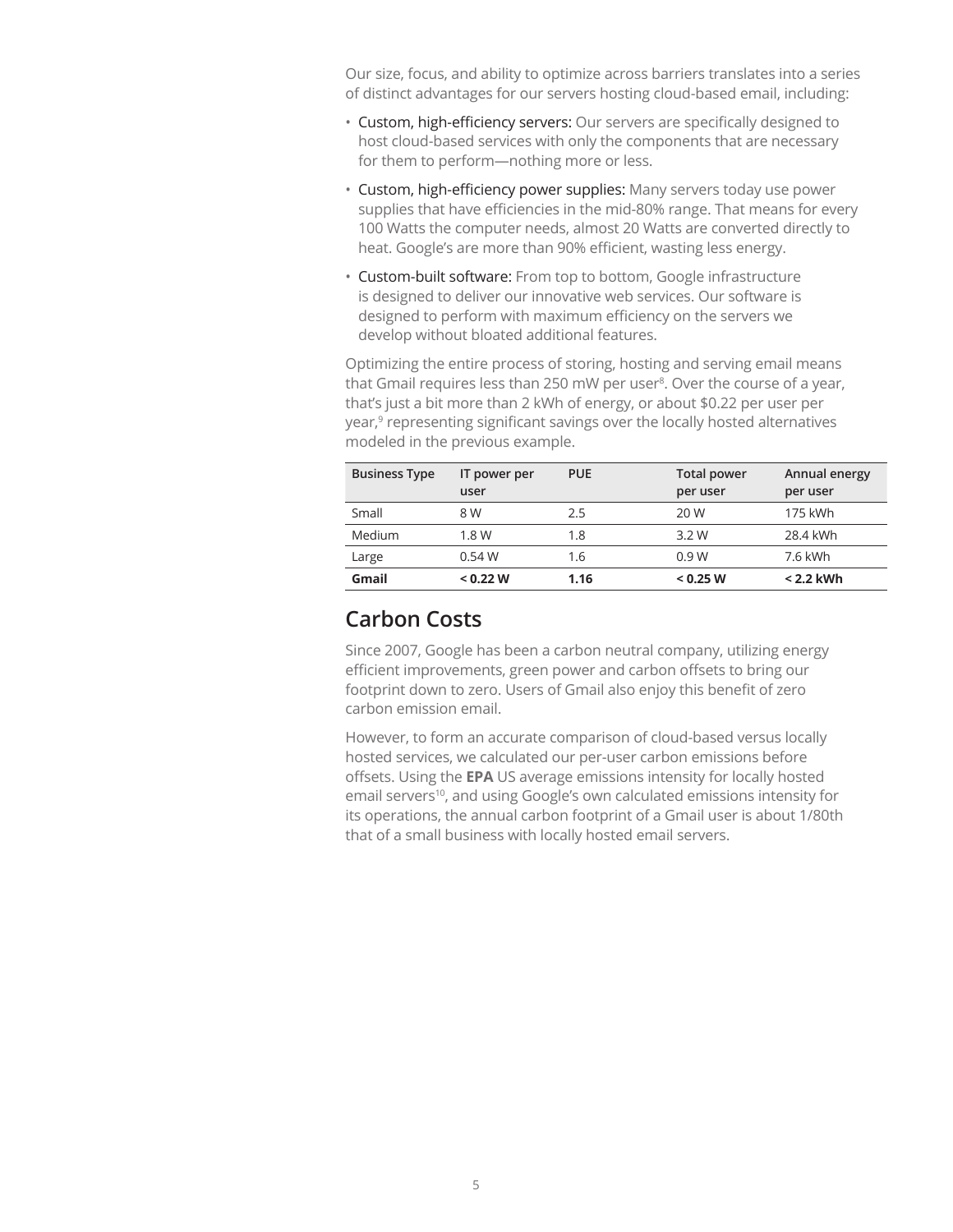#### Locally Hosted Server vs. Gmail: A comparison of annual CO2 per user



\* Small Business = 50 email users, Medium-sized = 500 email users, and Large = 10,000+ email users

# **Conclusions**

When hosting services, larger organizations have the benefit of scale. However, there are many more small businesses than large ones. In the United States more than 18% of employees work for businesses with fewer than 20 employees and more than 50% work for businesses with fewer than 500.<sup>11</sup>

Cloud-based services like Gmail allow organizations of all sizes to reap these scale advantages of increased efficiency, reduced overhead costs, and smaller carbon footprint without needing the expertise of an army of software developers, hardware designers and data center technicians. For a small office of 50 people, choosing Gmail over a locally hosted server can mean an annual per-user power savings of up to 170 kWh and a carbon footprint reduction of up to 100 kg of CO $_2^{\, \rm 12}.$  Larger organizations show smaller, though still impressive efficiency gains.